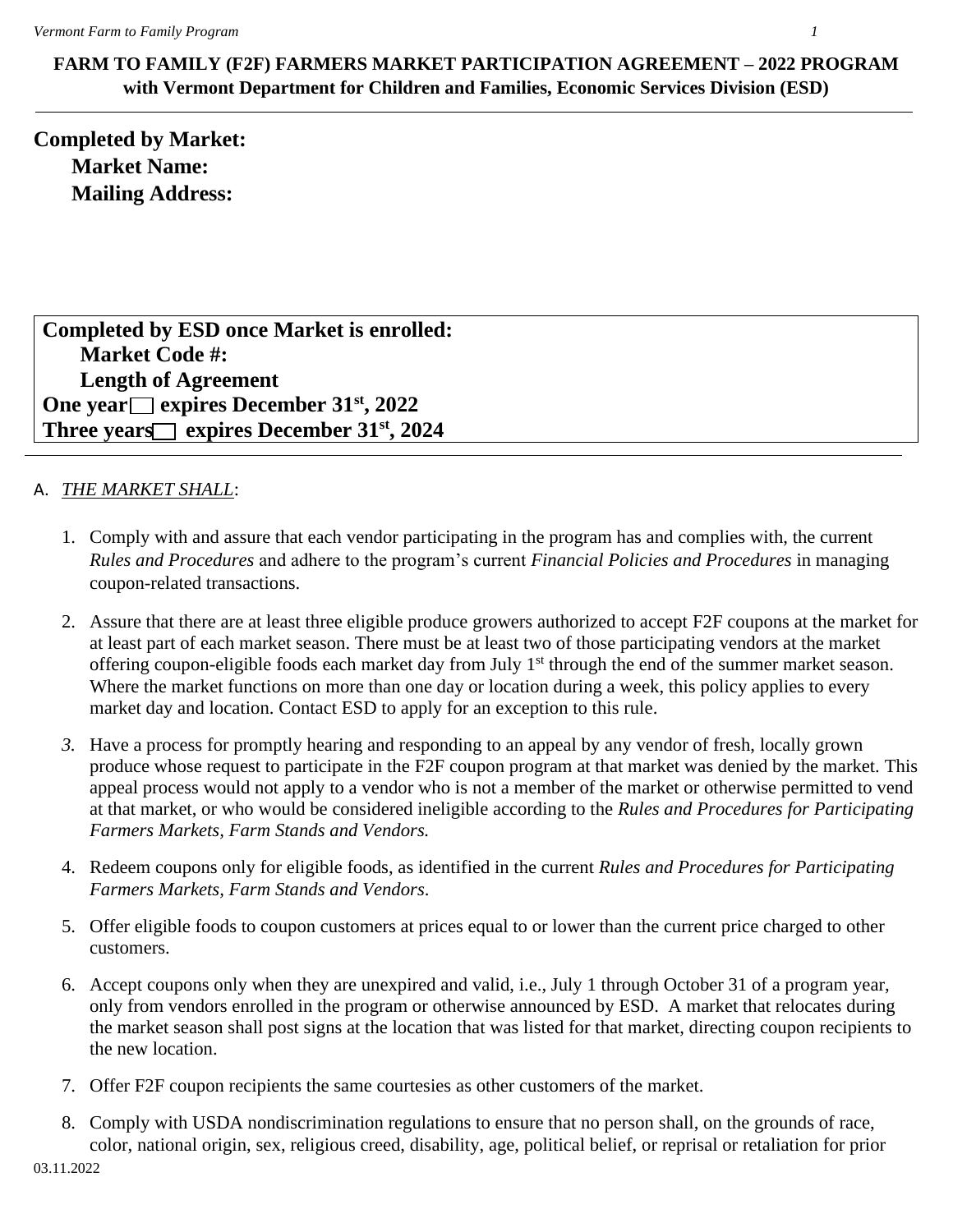civil rights activity can be excluded from participation in, be denied benefits of, or otherwise be subjected to discrimination under this program.

- 9. Complete training on program procedures and provide training to farmers and farmers market employees on such procedures. Training may be in the form of instructional materials provided by ESD. Face-to-face training is available to any market manager requesting such training, and may be required of market managers, who would be so notified by ESD.
- 10. Be accountable for actions of market vendors or employees related to the exchange of F2F coupons.
- 11. Be accountable for any coupons transacted in violation of this Agreement.
- 12. Prohibit any suspended or disqualified vendor from accepting or indicating intent to accept coupons at the Market.
- 13. Agree to be monitored for compliance with program requirements.
- 14. Provide information required by ESD for program management and reporting purposes. This includes submitting batches of accepted coupons for redemption on a steady basis and enclosing with each batch a tally that itemizes the value of redeemed coupons by participating vendor, in accordance with provisions of the current *Financial Policies and Procedures*.
- 15. Assure that each coupon is marked with a valid vendor number before being submitted to ESD.
- 16. Assure that participating vendors are aware that coupons must be submitted to the market for payment **5 days after the market closes for the season or November 5**, whichever is sooner, and that the market's manager or coupon coordinator is available to receive and process these final coupon submissions from vendors.
- **17. Submit the final coupon redemption reimbursement request to ESD no later than fifteen days after the market closes for the season, or by November 10, whichever is sooner.**
- 18. Notify ESD immediately if the market goes out of business or stops selling eligible foods, or of any change in its name, Federal Employer Identification Number (EIN), address, schedule, location, or in the individuals handling F2F coupon responsibilities for the market.
- 19. Assure that the business, organization or individual to whom the Internal Revenue Service assigned the Federal Employer Identification Number (EIN) that the market uses for F2F banking or check cashing purposes is, to the best of the market's knowledge, in good standing with the VT Department of Taxes, and will remain in good standing for the duration of this agreement.

## B. *THE MARKET SHALL NOT:*

- 1. Collect sales tax on coupon purchases.
- 2. Seek reimbursement from coupon shoppers for coupons not redeemed by ESD.
- 3. Issue cash change for purchases made with coupons.

## C. *IT IS FURTHER AGREED THAT:*

- 1. If the market has chosen direct deposit, the bank account into which program payments from ESD are deposited, shall remain open and active from May 1 through December 31 of each year.
- 2. F2F Program payments from ESD are payable to the farmers market or its sponsoring organization and not to any individual who may be associated with the market.